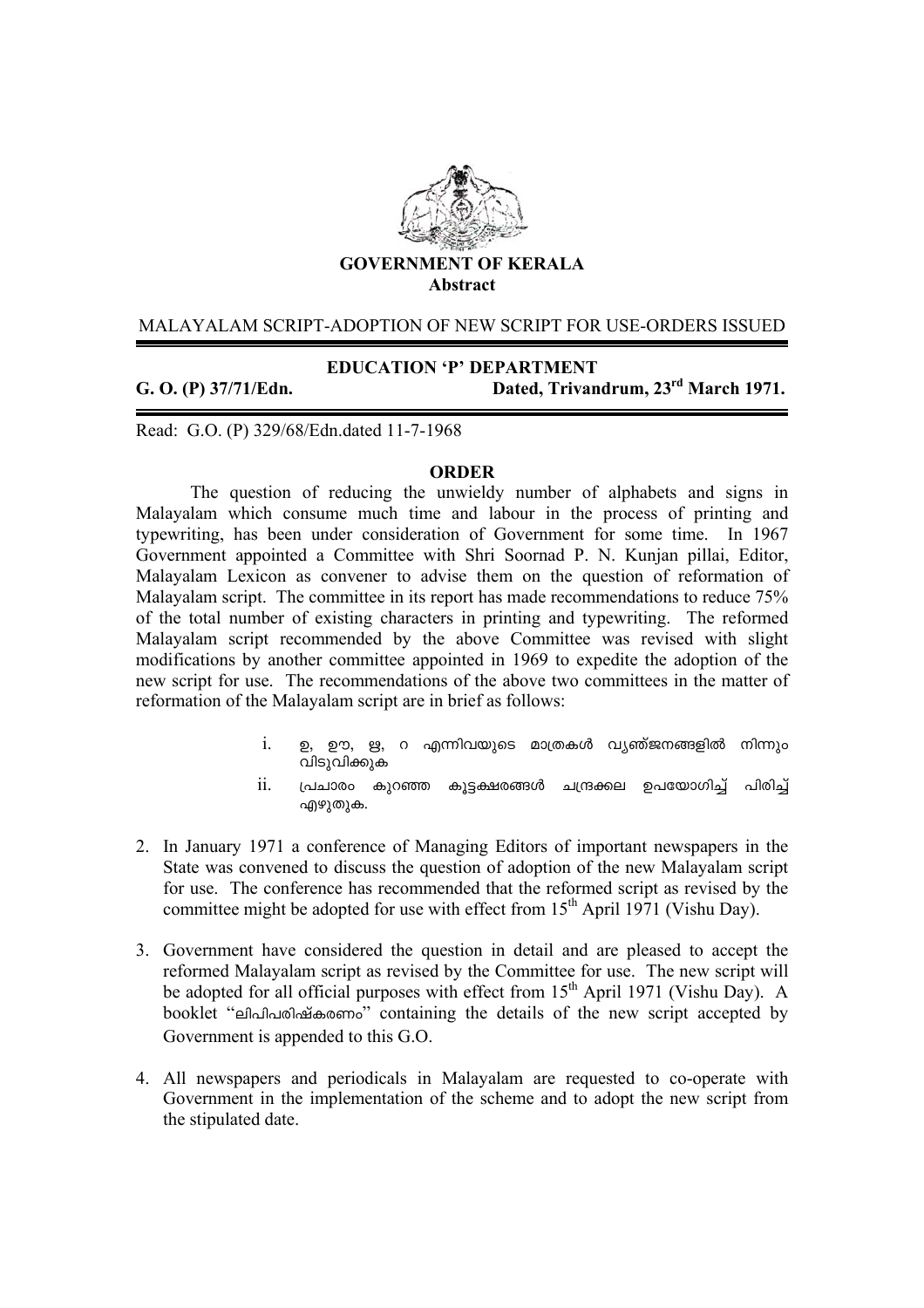- 5. The Superintendent of Government Presses is requested to take necessary steps for implementing the above orders in time. The Government Gazette and other Government publications will be printed in the new script from the above date.
- 6. The Director of Public Relations is requested to give wide publicity to the scheme and to publish an advertisement in all news-papers about the programme for the change over of the script.
- 7. Government advertisements from 15-4-1971 will be in the new script. As far as possible, advertisements will be given in stereo-blocks.

By order of the Governor, PADMA RAMACHANDRAN, Education Secretary.

To

 All Heads of Departments and Officers. The Superintendent of Government Presses. The Secretary, Kerala Public Service Commission (with C.L.) The Registrar, High Court (with C.L.) The Registrar, University of Kerala. The Registrar, University of Calicut. The Director of Public Relations. The Gazette. The Editors of all newspapers and periodicals. All members of Script Reformation Committee. All Departments of Secretariat.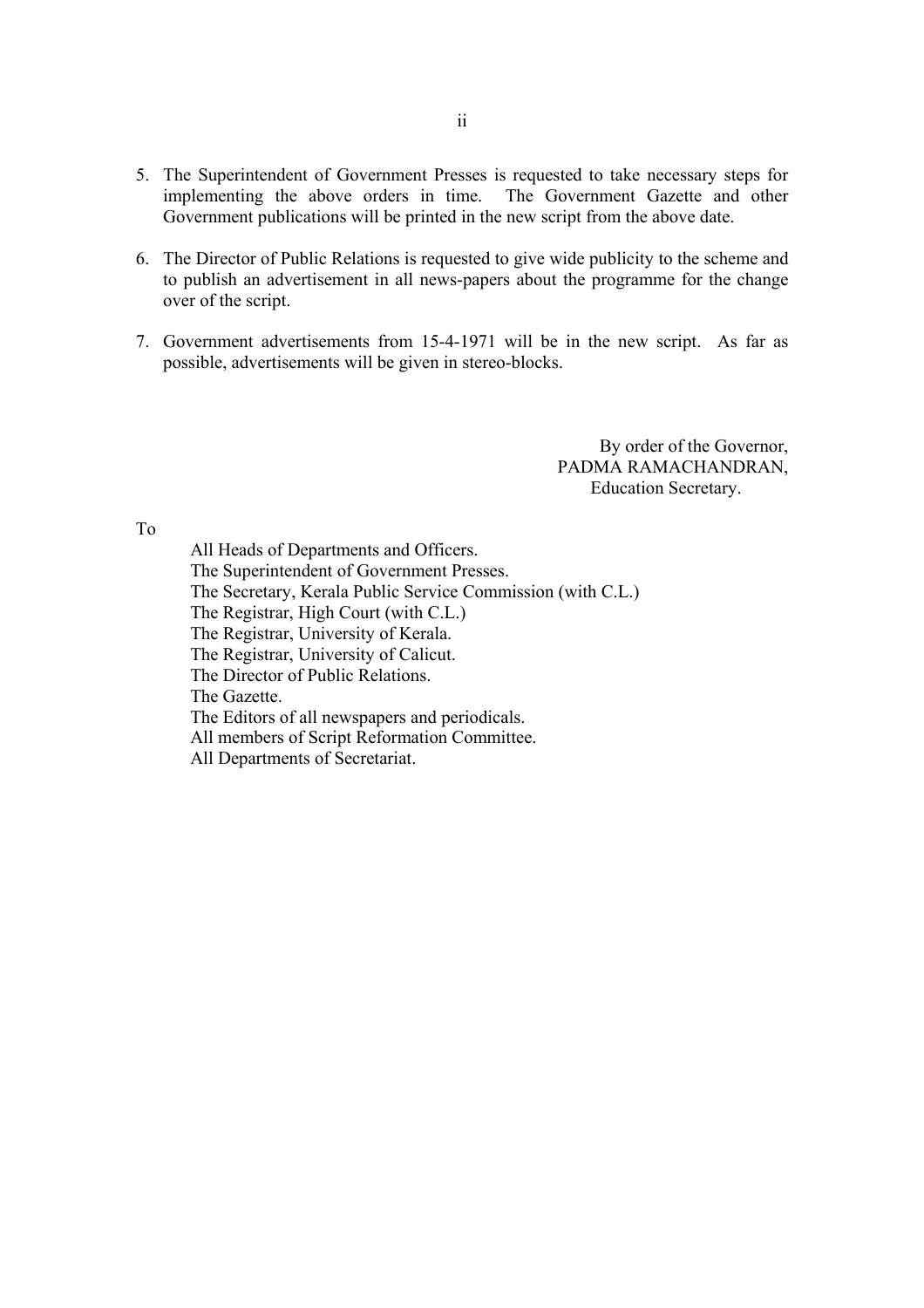

# ലിപിപരിഷ്കരണം

©<br>കേരളസർക്കാർ -<br>1971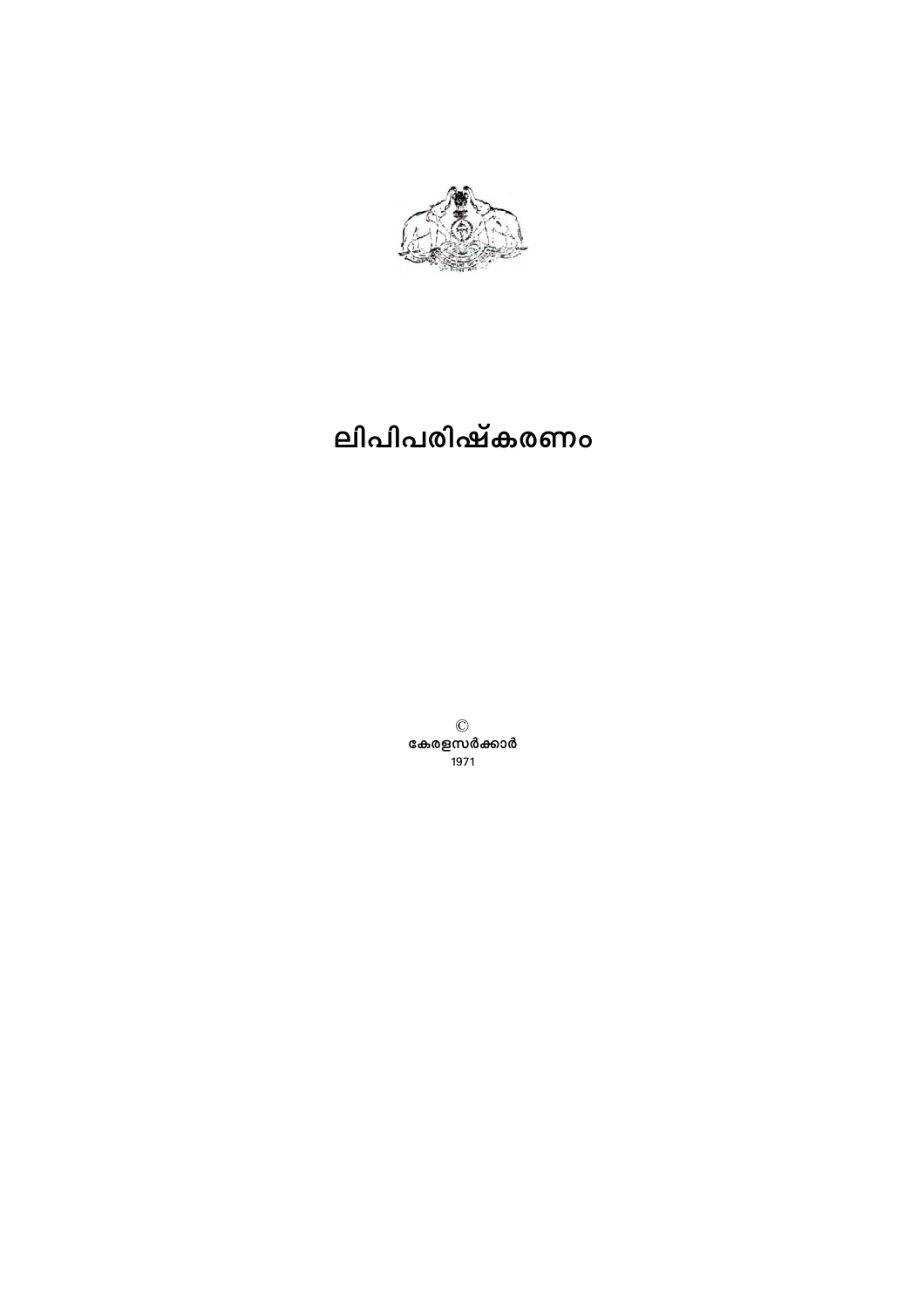ഭാഷാഭിവൃദ്ധിയെ സഹായിക്കുന്ന ഘടകങ്ങളിൽ തീരെ അപ്രധാനമല്ലാത്ത സ്ഥാനമാണ് ലിപികൾക്കുളളത്. ഋജുവും ലളിതവുമായ ലിപിസമ്പ്രദായം ഭാഷ കൈകാര്യം ചെയ്യുന്നതു സുഗമമാക്കുന്നു. ഭാരതീയഭാഷകൾക്കു വൈവിധ്യം നിറഞ്ഞ ലിപിസമ്പ്രദായമാണ് നിലവിലിരിക്കുന്നത്. ഭാരതീയഭാഷകളുടെ പ്രശ്നം ലിപിസമ്പ്രദായം ഏകീകരിക്കുക എന്ന ഇപ്പോൾ ്സജീവമല്ലാതായിത്തീർന്നിരിക്കുന്നത് ഈ വൈവിധ്യം മൂലമുളള പ്രയാസങ്ങൾ വ്യക്തമായതുകൊണ്ടായിരിക്കണം. റോമൻ ലിപി സ്വീകരിക്കുകയാവും ഈ ഏകീകരണത്തിന് പറ്റിയ മാർഗ്ഗം എന്ന് നിർദ്ദേശിക്കപ്പെട്ടിരുന്നു. പക്ഷേ അത് ഭൂരിപക്ഷംപേർക്കും സ്വീകാര്യമായില്ല.

ലിപിസമ്പ്രദായം സങ്കീർണ്ണമായ ഭാഷയുടെ ഒന്നാണ്. മലയാള വ്യത്ജനങ്ങളോടു സ്വരങ്ങൾ ചേർക്കുമ്പോഴും, കൂട്ടക്ഷരങ്ങൾ സൃഷ്ടിക്കുമ്പോഴും, ചില്ലുകൾ ചേർത്തെഴുതുമ്പോഴും മറ്റും പ്രത്യേക ലിപികൾ സൃഷ്ടിച്ചതാണ് ഈ സങ്കീർണ്ണതയ്ക്കു കാരണം. മലയാള ലിപികളുടെ എണ്ണം ഇക്കാരണത്താൽ ക്രമാതീതമായി വർദ്ധിക്കയും ചെയ്തിരുന്നു. എല്ലാം എഴുതിവന്നകാലത്ത് ഈ സങ്കീർണ്ണത കൊണ്ടുളള പ്രയാസം കൈകൊണ്ട് അനുഭവപ്പെട്ടിരുന്നില്ല. അച്ചടിയന്ത്രത്തിന്റെയും അത്രത്തോളം എന്നാൽ ടൈപ്പ്റൈറ്ററിന്റെയും ആവിർഭാവത്തോടെ ഈ ലിപിസമ്പ്രദായം കൊണ്ടുളള വിഷ്മതകൾ കൂടുതലായി അനുഭവപ്പെട്ടു. മലയാളത്തിന് ഇന്നും വെടിപ്പായി ടൈപ്പ് ചെയ്യാൻ ഉതകുന്ന ഒരു കീബോർഡ് രൂപപ്പെടുത്താനായിട്ടില്ലെങ്കിൽ അതിന്റെ മുഖ്യകാരണം ലിപിസമ്പ്രദായത്തിലെ ഈ സങ്കീർണ്ണത തന്നെയാണ്.

### ലിപിപരിഷ്കരണ സംരംഭങ്ങൾ

മലയാളലിപി പരിഷ്കരിക്കുന്നതിനുളള യത്നങ്ങൾ അങ്ങിങ്ങ് ആരംഭിച്ചിട്ട് കുറേക്കാലമായി. സ്വന്തമായി ഇതിലേക്ക് ഉൽസാഹിക്കുകയും, പരീക്ഷണങ്ങളും പ്രയത്നങ്ങളും നടത്തുകയും ചെയ്ത പത്രങ്ങൾക്കും ടൈപ്പ് നിർമ്മാതാക്കൾക്കും സ്വാഭാവികമായും അവ ഫലപ്രാപ്തിയിലെത്തിക്കാൻ കഴിഞ്ഞില്ല. ഗവൺമെന്റ് പരിഷ്കാരങ്ങൾക്ക് സാർവ്വത്രികമായ മൂൻകൈ എടുത്തു നടപ്പാക്കാത്ത അംഗീകാരം നേടാൻ വിഷമവുമുണ്ട്. അവസാനമാണ് സംസ്ഥാന 1967 ഗവൺമെന്റ് ലിപിപരിഷ്കരണത്തിനാവശ്യമായ നടപടികൾ സ്വീകരിച്ചു ലിപിപരിഷ്കരണ തുടങ്ങിയത്. ഇവയുടെ പ്രാരാഭാ എന്ന നിലയിൽ വിഷയത്തിൽ താൽപര്യവും, അതിനാവശ്യമായ നിർദ്ദേശങ്ങൾ സമർപ്പിക്കാൻ കഴിവും ഉള്ള ഏതാനും പ്രമുഖ ഉദ്യോഗസ്ഥാനുദ്യോഗസ്ഥൻമാരുടെ 6301 സമ്മേളനം ചേർന്നു. പത്രാധിപൻമാരും, ടൈപ്പ്റൈററ്റിംഗ് അച്ചടി തുടങ്ങിയ രംഗങ്ങളിലെ വിദഗ്ദ്ധൻമാരും, വിദ്യാഭ്യാസ പ്രവർത്തകരും മറ്റും പങ്കെടുത്ത പ്രസ്തുത യോഗത്തിൽ വച്ച് ലിപി പരിഷ്കരണം സംബന്ധിച്ച് ഒരു പദ്ധതി ്<sup>\_\_\_\_\_\_</sup>ം<br>തയ്യാറാക്കി ഗവൺമെന്റിലേക്ക് സമർപ്പിക്കാൻ ഒരു കമ്മിറ്റി രൂപീകരിക്കണമെന്ന് തീരുമാനിച്ചു. അധികം താമസിയാതെതന്നെ കമ്മിറ്റി രൂപീകരിക്കുകയും ചെയ്തു.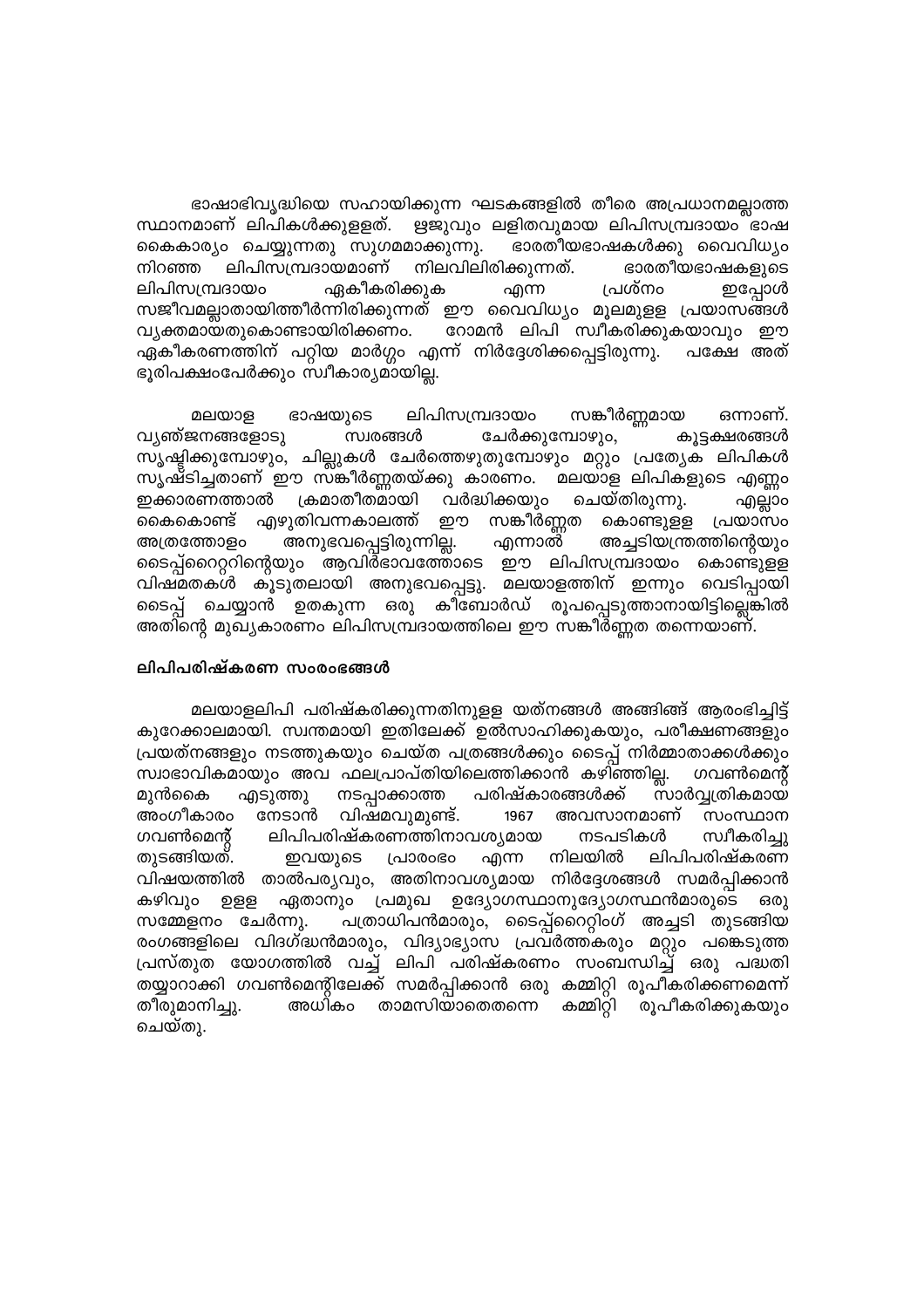സംസ്ഥാനത്ത് മലയാളം ഭരണഭാഷയും, ഉന്നതവിദ്യാഭ്യാസത്തിനുളള മാധ്യമവും ആയിക്കൊണ്ടിരിക്കുന്നതിനാൽ, ഭാഷയുടെ വളർച്ചയ്ക്കും വികാസത്തിനും സഹായകമാംവിധം ലിപികൾ പരിഷ്കരിക്കണമെന്നായിരുന്നു തീരുമാനിക്കപ്പെട്ടത്. മലയാളം അച്ചടിയും മലയാളം ടൈപ്പ്റൈററ്റിംഗും ആവശ്യകതയും സമ്പ്രദായങ്ങൾ ലഘൂകരിക്കേണ്ടതിന്റെ പ്രത്യേകാ നൂറ്റാണ്ടുകളായി പരിഗണിക്കപ്പെട്ടു. എന്നാൽ ഉപയോഗിച്ചുവരുന്ന ഭാഷാലിപികളിൽ പൊടുന്നനെ സമൂലമായ മാറ്റം വരുത്തുക ജനങ്ങൾക്ക് പ്രയാസം സൃഷ്ടിക്കുമെന്ന വസ്തുത കണക്കിലെടുത്തുകൊണ്ട് കഴിയുന്നത്ര കൂടുതൽ പ്രയോജനം സിദ്ധിക്കുന്ന ലഘുവായ ഭേദഗതികൾ മാത്രമേ വരുത്തേണ്ടതുള്ളൂ എന്ന അഭിപ്രായമാണ് ഗവൺമെന്റ് പ്രകടിപ്പിച്ചത്. றற ലക്ഷ്യങ്ങൾ മുൻനിർത്തി ആവശ്യമായ ചർച്ചകളും പഠനങ്ങളും നടത്തിയശേഷം, ഗവൺമെന്റിലേക്ക് യഥാകാലം ലിപിപരിഷ്കരണകമ്മിറ്റി റിപ്പോർട്ട് ഗവൺമെന്റ് ക്മ്മിറ്റിയുടെ ശുപാർശകൾ പൊതുവിൽ സമർപ്പിക്കുകയുണ്ടായി. അതനുസരിച്ച് ഉത്തരവുകൾ സ്വീകരിക്കുകയും ആവശ്യമായ പുറപ്പെടുവിക്കുകയും ചെയ്തു.

മലയാളത്തിൽ അഞ്ഞൂറിലധികം ലിപികൾ നിലവിലുണ്ട്. ഇപ്പോൾ ഇന്നത്തെ രീതിക്കു ഭാഷ കൈകാര്യം ചെയ്യുന്നതിന് അത്രയും ലിപികൾ ആവശ്യവുമാണ്. ലിപികളുടെ ഈ ആധിക്യം അച്ചടിയിലും ടൈപ്പ്റൈററ്റിംഗിലും നിരവധി വിഷമതകൾ സൃഷ്ടിക്കുന്നുണ്ട്. അതിനാൽ ലിപികളുടെ എണ്ണം പ്രായോഗികമാംവിധം എത്രത്തോളം കുറയ്ക്കാം എന്നതായിരുന്നു കമ്മിറ്റിയുടെ മുഖ്യ ചിന്താവിഷയം. പുതിയ ലിപികൾ ആവിഷ്കരിച്ച് നടപ്പിൽ വരുത്തുക ദുഷ്കരമായതിനാൽ നിലവിലുളള ലിപിസമ്പ്രദായം തന്നെ പരിഷ്കരിച്ച് ലഘൂകരിക്കാനാണ് കമ്മിറ്റി നിർദ്ദേശിച്ചിരിക്കുന്നത്. വ്യഞ്ജനങ്ങളോട് സ്വരങ്ങൾ അക്ഷരങ്ങളുടേയും ചേർന്നുണ്ടാകുന്ന കൂട്ടക്ഷരങ്ങളുടേയും എണ്ണാ കുറയ്ക്കുകയായിരുന്നു ഇതിലേക്കുളള പ്രായോഗിക മാർഗ്ഗം.

#### ലിപിപരിഷ്കരണസമിതിയുടെ നിർദ്ദേശങ്ങൾ

ഉ, ഊ, ഋ എന്നീ സ്വരങ്ങൾ വൃഞ്ജനങ്ങളോടു ചേരുമ്പോൾ പ്രത്യേക ലിപികൾതന്നെ രൂപമെടുക്കുന്ന ഇന്നത്തെ രീതിക്കുപകരം അവയ്ക്ക് പ്രത്യേക ചിഹ്നങ്ങൾ ഏർപ്പെടുത്തുക. അ, ആ, ഇ, ഈ, എ, ഏ, ഐ, ഒ, ഓ, ഔ എന്നീ സ്വരങ്ങൾക്ക് ഏതു വൃഞ്ജനത്തോടും ചേർക്കാവുന്ന പ്രത്യേക ചിഹ്നങ്ങൾ ഊ, ഋ എന്നീ ഉണ്ടെന്ന വസ്തുത ഇവിടെ ഓർമ്മിക്കേണ്ടതുണ്ട്. ഉ, സ്വരങ്ങളുടെ കാര്യത്തിലും ആ സമ്പ്രദായം ഏർപ്പെടുത്തിയാൽ ഒട്ടധികം കുറയ്ക്കാൻ കഴിയും. ഇതിലേക്ക് <u>່ອ</u>' എന്നതിന് 'ു' ലിപികൾ എന്ന ചിഹ്നവും 'ഊ' വിന് 'ൂ' എന്ന ചിഹ്നവും ആണ് നിർദ്ദേശിക്കപ്പെട്ടിരിക്കുന്നത്. വ്യഞ്ജനത്തോടു ഋകാരത്തിന് ഇപ്പോൾ ചേർന്നുവരുന്ന ചിഹ്നംതന്നെ വേർപെടുത്തി കുറച്ചു വൃതൃസ്തതയോടെ 'ൃ' എന്ന ചിഹ്നമാക്കിയാൽ മതിയാവും.

ഉദാ :- കു, കൂ, കൂ; തു, തൂ, തൃ ഇത്യാദി.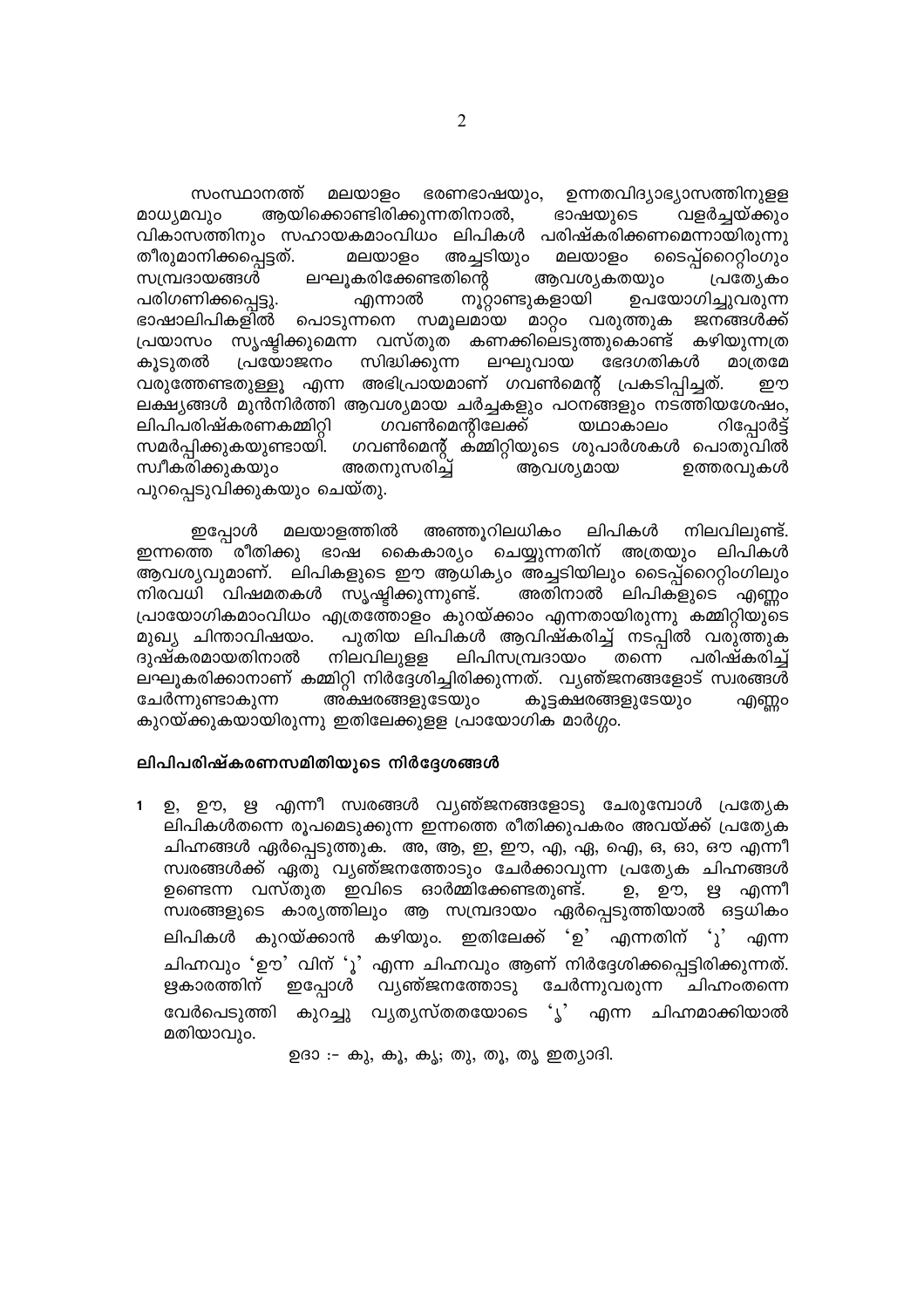2 മുമ്പിൽ (ർ) ചേരുന്ന കൂട്ടക്ഷരങ്ങൾ ഇപ്പോൾ രണ്ടുതരത്തിൽ രേഫം എഴുതാറുണ്ട്

പാത്തലം, പാർത്തലം. നേച്ച, നേർച്ച. ഉദാ:- അക്കൻ, അർക്കൻ.

രീതി  $($ ് ചിഹ്നാ ഇതിൽ മുകളിൽ രീതി) ആദ്യത്തെ ഇടുന്ന അതിനു പകരം എല്ലായിടത്തും 'ർ' എന്ന ചില്ല് ഉപേക്ഷിക്കാവുന്നതാണ്. മുൻപിൽ എഴുതുക എന്നു വ്യവസ്ഥ ചെയ്താൽ മതിയാകും. വാർത്ത, പാർക്കുക എന്നിങ്ങനെ.

3 ഭാഷയിലെ കൂട്ടക്ഷരങ്ങളിൽ ക്ക, ങ്ക, ങ്ങ, ച്ച, ഞ്ച, ഞ്ഞ, ട്ട, ണ്ട, ണ്ണ, ത്ത, ന്ത, ന്ന, പ്പ, മ്പ, മ്മ, യ്യ, ല്ല, വ്വ എന്നിവ തനി മലയാളപദങ്ങളിൽ സാർവ്വ്ത്രികമായി വരുന്നവയാണ്. ഇപ്പോഴത്തെപ്പോലെ നിലനിർത്താമെന്ന് കമ്മിറ്റി ഇവ ചെയ്തിരിക്കുന്നു. \_ കൂട്ടക്ഷരങ്ങൾ ശുപാർശ മറ്റുളള ഏറിയപങ്കും സംസ്കൃതത്തിൽനിന്നും സ്വീകരിച്ചിട്ടുളളവയാണ്. അവയെ ചന്ദ്രക്കലയിട്ട് വേർതിരിച്ചും അല്ലാതെ ഒന്നിച്ചുചേർത്തും എഴുതുന്ന രീതികൾ ഇപ്പോൾ നിലവിലുണ്ട്.

ഉദാ:- ക്ത-ക്ത, ശ്ച-ശ്ച

ഇവയിൽ ചന്ദ്രക്കലയിട്ട് വേർതിരിച്ചെഴുതുന്ന ആദ്യത്തെ രീതി മാത്രം നിലനിർത്തുക എന്നതാണ് കമ്മിറ്റിയുടെ ശുപാർശ.

യ്, ര്, ല്, വ് എന്നീ മധ്യമങ്ങൾ ചേർന്നുവരുന്ന കൂട്ടക്ഷരങ്ങൾ ഇപ്പോൾ പലപ്രകാരത്തിൽ എഴുതുന്നുണ്ട്. യ്, വ് എന്നിവ ചേരുമ്പോൾ പ്രത്യേക ചിഹ്നങ്ങൾ കൊടുത്ത് വേർതിരിച്ചെഴുതുകയാണ് പതിവ്. കൃ, തൃ, ക്വ, ത്വ എന്നിങ്ങനെ. ''ര്'' അഥവാ ''റ്'' എന്ന വ്യഞ്ജനം ചേരുന്ന കൂട്ടക്ഷരത്തിൽ ''('' എന്ന പ്രത്യേക ചിഹ്നം നൽകി പ്ര, ക്ര, ത്ര എന്നിങ്ങനെ എഴുതാമെന്ന കമ്മിറ്റി  $``\vec{p}"$ "ള്" നിർദ്ദേശിച്ചിരിക്കുന്നു. അഥവാ ചേരുന്നിടത്ത് ചന്ദ്രക്കലയിട്ട് വേർതിരിച്ചോ ഇപ്പോഴത്തെപ്പോലെ പ്രത്യേക അക്ഷരമായോ  $(\bigoplus,$ പ്ല എന്നിങ്ങനെ) എഴുതാമെന്നാണ് കമ്മിറ്റിയുടെ ശുപാർശ.

ചില്ലുകൾ (ൺ, ൻ, ർ, ൽ, ൾ) ഇപ്പോഴത്തെപ്പോലെ നിലനിർത്താമെന്ന് എഴുതുന്നതിന് ചെയ്തിരിക്കുന്നു. കമ്മിറ്റി ശുപാർശ ഇപ്പോഴത്തെ ലിപിസമ്പ്രദായം തന്നെ തുടർന്നുകൊണ്ട് ടൈപ്പ്റൈററ്റിംഗിലും അച്ചടിയിലും പുതിയ സമ്പ്രദായം സ്വീകരിച്ചാൽ മതിയാകുമെന്നും കമ്മിറ്റി ശുപാർശ ചെയ്തിട്ടുണ്ട്.

നിലവിലുളള അഞ്ഞൂറിലധികം ലിപികളിൽ ഭൂരിപക്ഷവും றற നിർദ്ദേശങ്ങൾ സ്വീകരിച്ചു നടപ്പാക്കുന്ന പക്ഷം കുറവുചെയ്യാവുന്നതാണ്. അച്ചടിയിലും ടൈപ്പ്റൈററ്റിംഗിലും ലിപികളുടെ ആധിക്യംമൂലം ഇന്നനുഭവപ്പെടുന്ന പ്രയാസം അപ്പോൾ ഗണ്യമായ തോതിൽ കുറയുകയും ലിപിസമ്പ്രദായത്തിൽ സ്വീകരിക്കുന്നതിന് ചെയ്യും. ഇന്നത്തെ പ്രയാസമുണ്ടാവില്ല.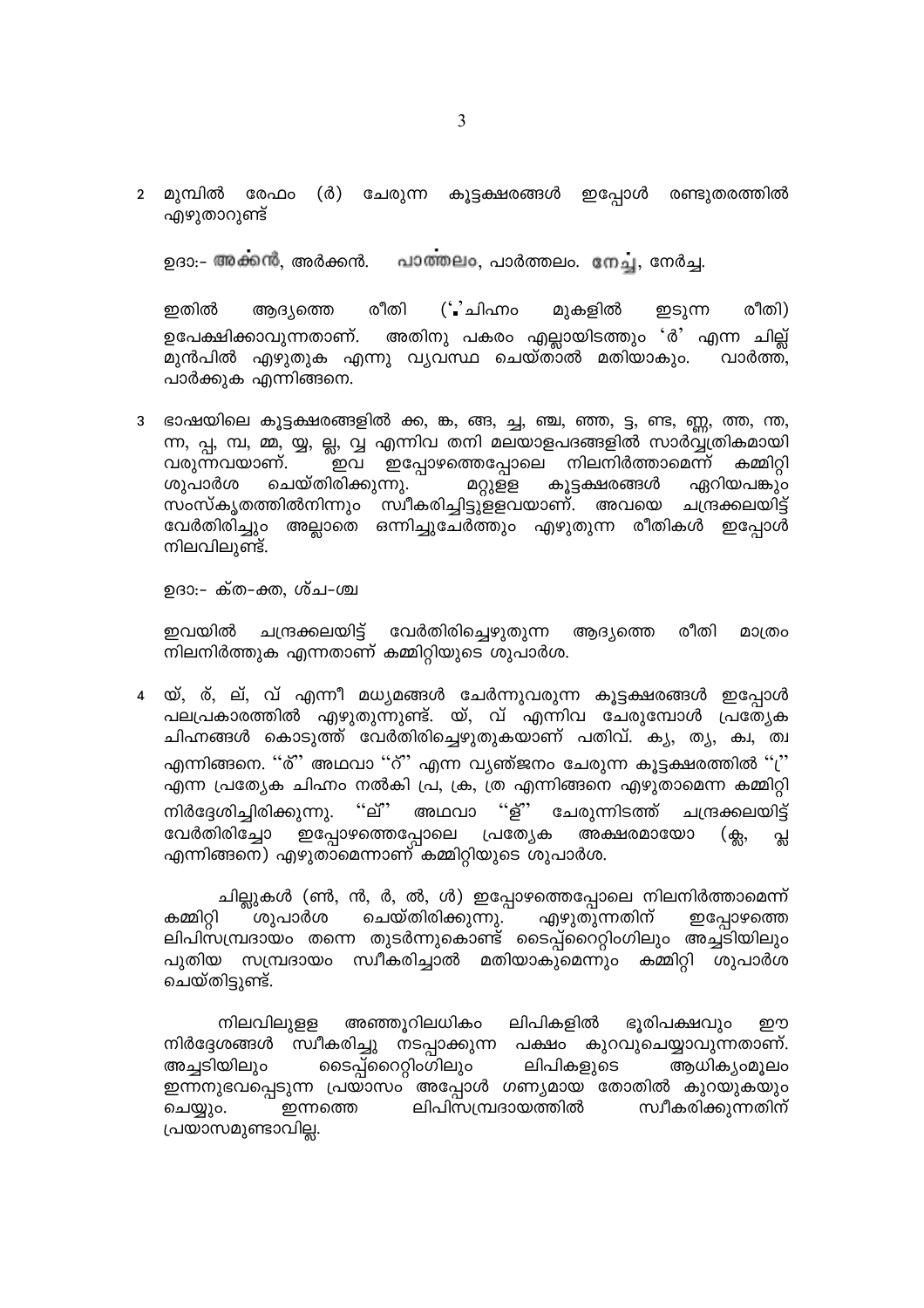നിർദ്ദേശങ്ങളിൽ ചിലതെങ്കിലും ഇന്ന് പല றற അച്ചടിശാലക്കാരും, പത്രസ്ഥാപനങ്ങളും നടപ്പിൽ വരുത്തിയിട്ടുളളവയാണ്. മറ്റു ചിലതൊക്കെ പരീക്ഷണവിധേയമാക്കിയിട്ടുണ്ട്. \_ഇന്നു <sub>.</sub> ഈ വിഷയത്തിൽ താൽപര്യമുള്ള പരീക്ഷിച്ചുനോക്കുന്ന രീതിയിൽ ലിപിപരിഷ്കരണം പലരും പല ശാസ്ത്രീയാടിസ്ഥാനത്തിൽ ഏകോപിപ്പിക്കുന്നതിനും ഈ ശുപാർശകൾക്കു കഴിയും

ലിപിപരിഷ്കരണസമിതിയുടെ ശുപാർശകൾ അനുസരിച്ച് പല ലിപികൾക്കും സമുചിതമായ മുദ്രണമാതൃകകൾ രൂപപ്പെടുത്തേണ്ടതാണ്. അച്ചടിയിലും ടൈപ്പ്റൈററ്റിംഗിലും ഇത്തരം മാത്യകകൾ ഉണ്ടാക്കാൻ ആവശ്യമായ നടപടികൾ ഗവൺമെന്റ് സ്വീകരിച്ചുവരുന്നുണ്ട്. പരിഷ്കരിച്ച ലിപികൾക്ക് കമ്പോസിംഗ്കേസ് നടപ്പിൽ ഏകീകൃതമായ വരുത്തുന്നതിനാവശ്യമായ നടപടികളും സ്വീകരിച്ചുവരുന്നു.

മലയാളം ക്രമാനുഗതമായി കേരളത്തിന്റെ ഔദ്യോഗിക ഭാഷയായി മാറിക്കൊണ്ടിരിക്കുകയാണ്. പല ഘട്ടങ്ങളിലായി നടപ്പിൽ വരുത്തുന്ന ഈ മാറ്റം പൂർത്തിയാകുമ്പോഴേക്ക് പുതിയ ലിപിസമ്പ്രദായത്തിന്റെ ഉപയോഗം സാർവ്വത്രികമായിത്തീരേണ്ടതാവശ്യമാണ്. എങ്കിൽമാത്രമേ ഔദ്യോഗികമായ എല്ലാ ആവശ്യങ്ങൾക്കും മലയാളഭാഷയെ സുഗമമാംവിധം ഉപയോഗിക്കാൻ കഴിയു. അതിനാൽ പുതിയ ലിപികൾ നിത്യോപയോഗത്തിലാക്കിത്തീർക്കാൻ ഭാഷാഭിമാനികൾ പരിശ്രമിക്കേണ്ടിയിരിക്കുന്നു.